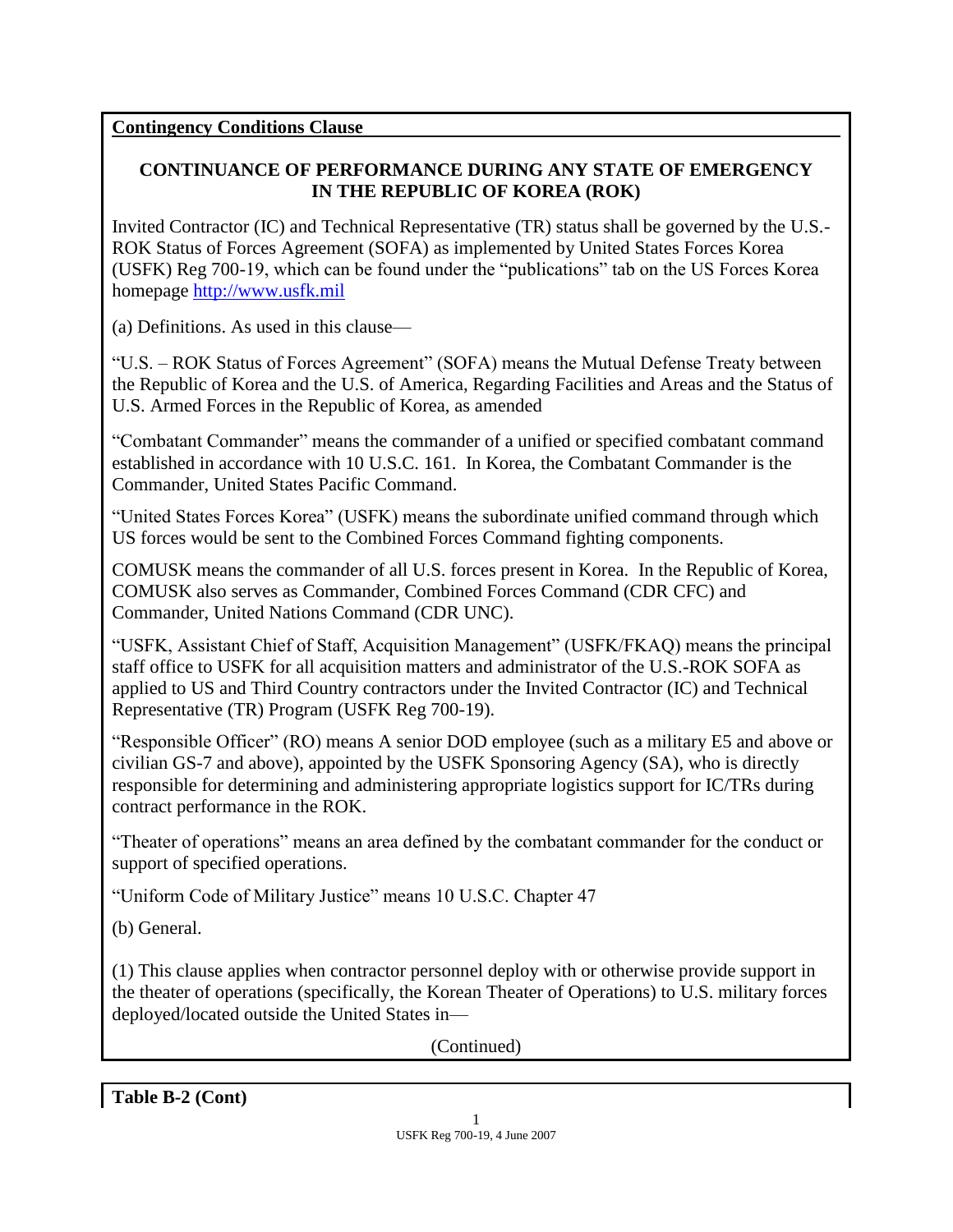## **Contingency Conditions Clause \_\_\_\_\_\_**

(i) Contingency operations;

(ii) Humanitarian or peacekeeping operations; or

(iii) Other military operations or exercises designated by the Combatant Commander.

(2) Contract performance in support of U.S. military forces may require work in dangerous or austere conditions. The Contractor accepts the risks associated with required contract performance in such operations. The contractor will require all its employees to acknowledge in writing that they understand the danger, stress, physical hardships and field living conditions that are possible if the employee deploys in support of military operations.

(3) Contractor personnel are not combatants and shall not undertake any role that would jeopardize their status. Contractor personnel shall not use force or otherwise directly participate in acts likely to cause actual harm to enemy armed forces.

(c) Support.

(1) Unless the terms and conditions of this contract place the responsibility with another party, the COMUSK will develop a security plan to provide protection, through military means, of Contractor personnel engaged in the theater of operations when sufficient or legitimate civilian authority does not exist.

(2)(i) All Contractor personnel engaged in the theater of operations are authorized resuscitative care, stabilization, hospitalization at level III military treatment facilities, and assistance with patient movement in emergencies where loss of life, limb, or eyesight could occur. Hospitalization will be limited to stabilization and short-term medical treatment with an emphasis on return to duty or placement in the patient movement system.

(ii) When the Government provides medical treatment or transportation of Contractor personnel to a selected civilian facility, the Contractor shall ensure that the Government is reimbursed for any costs associated with such treatment or transportation.

(iii) Medical or dental care beyond this standard is not authorized unless specified elsewhere in this contract.

(3) Unless specified elsewhere in this contract, the Contractor is responsible for all other support required for its personnel engaged in the theater of operations under this contract.

(d) Compliance with laws and regulations. The Contractor shall comply with, and shall ensure that its personnel supporting U.S Armed Forces in the Republic of Korea as specified in paragraph (b)(1) of this clause are familiar with and comply with, all applicable—

(1) United States, host country, and third country national laws;

(i) The Military Extraterritorial Jurisdiction Act may apply to contractor personnel if contractor personnel commit crimes outside the United States.

(Continued)

**Table B-2 (Cont)**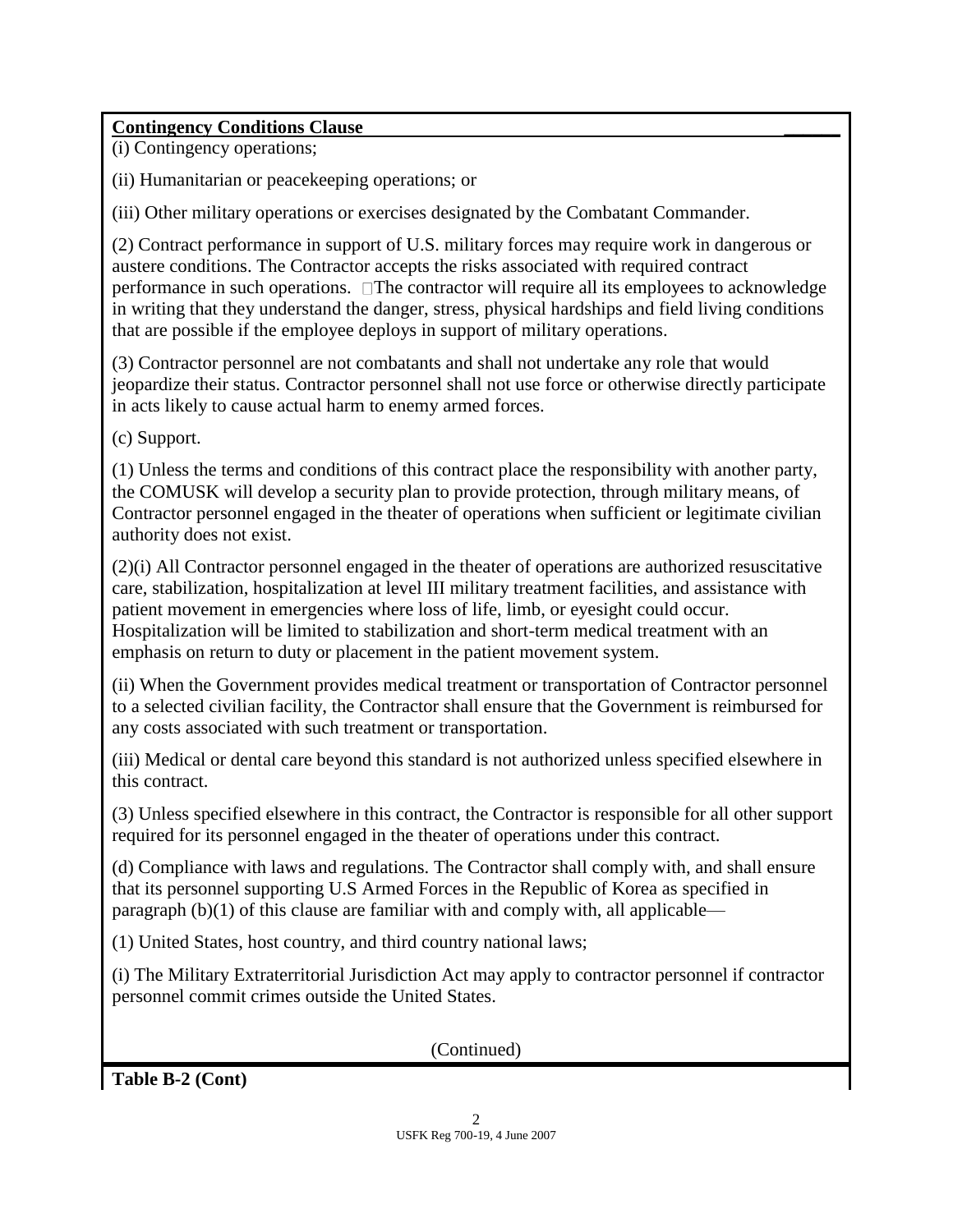## **Contingency Conditions Clause \_\_\_\_\_\_**

(ii) Under the War Crimes Act, United States citizens (including contractor personnel) who commit war crimes may be subject to federal criminal jurisdiction.

(iii) When Congress formally declares war, contractor personnel authorized to accompany the force may be subject to the Uniform Code of Military Justice.

(2) Treaties and international agreements;

(3) United States regulations, directives, instructions, policies, and procedures; and

(4) Orders, directives, and instructions issued by the COMUSK relating to force protection, security, health, safety, or relations and interaction with local nationals. Included in this list are force protection advisories, health advisories, area (i.e. "off-limits"), prostitution and human trafficking and curfew restrictions.

(e) Pre-deployment/departure requirements. The Contractor shall ensure that the following requirements are met prior to deploying/locating personnel in support of U.S. military forces in the Republic of Korea. Specific requirements for each category may be specified in the statement of work or elsewhere in the contract.

(1) All required security and background checks are complete and acceptable.

(2) All contractor personnel meet the minimum medical screening requirements and have received all required immunizations as specified in the contract. In the Republic of Korea, all contractor employees subject to this clause shall comply with the same DoD immunization requirements applicable to Emergency Essential DoD civilians—INCLUDING ANTHRAX IMMUNIZATION. The Government will provide, at no cost to the Contractor, any Korean theater-specific immunizations and/or medications not available to the general public.

(3) Contractor personnel have all necessary passports, visas, and other documents required to enter and exit a theater of operations and have a Geneva Conventions identification card from the deployment center or CONUS personnel office—if, applicable.

(4) Country and theater clearance is obtained for contractor personnel. Clearance requirements are in DOD Directive 4500.54, Official Temporary Duty Abroad, DOD 4500.54-G, DOD Foreign Clearance Guide, and USFK Reg 1-40, United States Forces Korea Travel Clearance Guide. Contractor personnel are considered non-DOD personnel traveling under DOD sponsorship.

(f) Processing and departure points. Deployed contractor personnel shall—

(1) Under contingency conditions or under other conditions as specified by the Contracting Officer, process through the deployment center designated in the contract, prior to deploying. The deployment center will conduct deployment processing to ensure visibility and accountability of contractor personnel and to ensure that all deployment requirements are met;

(Continued)

**Table B-2 (Cont)**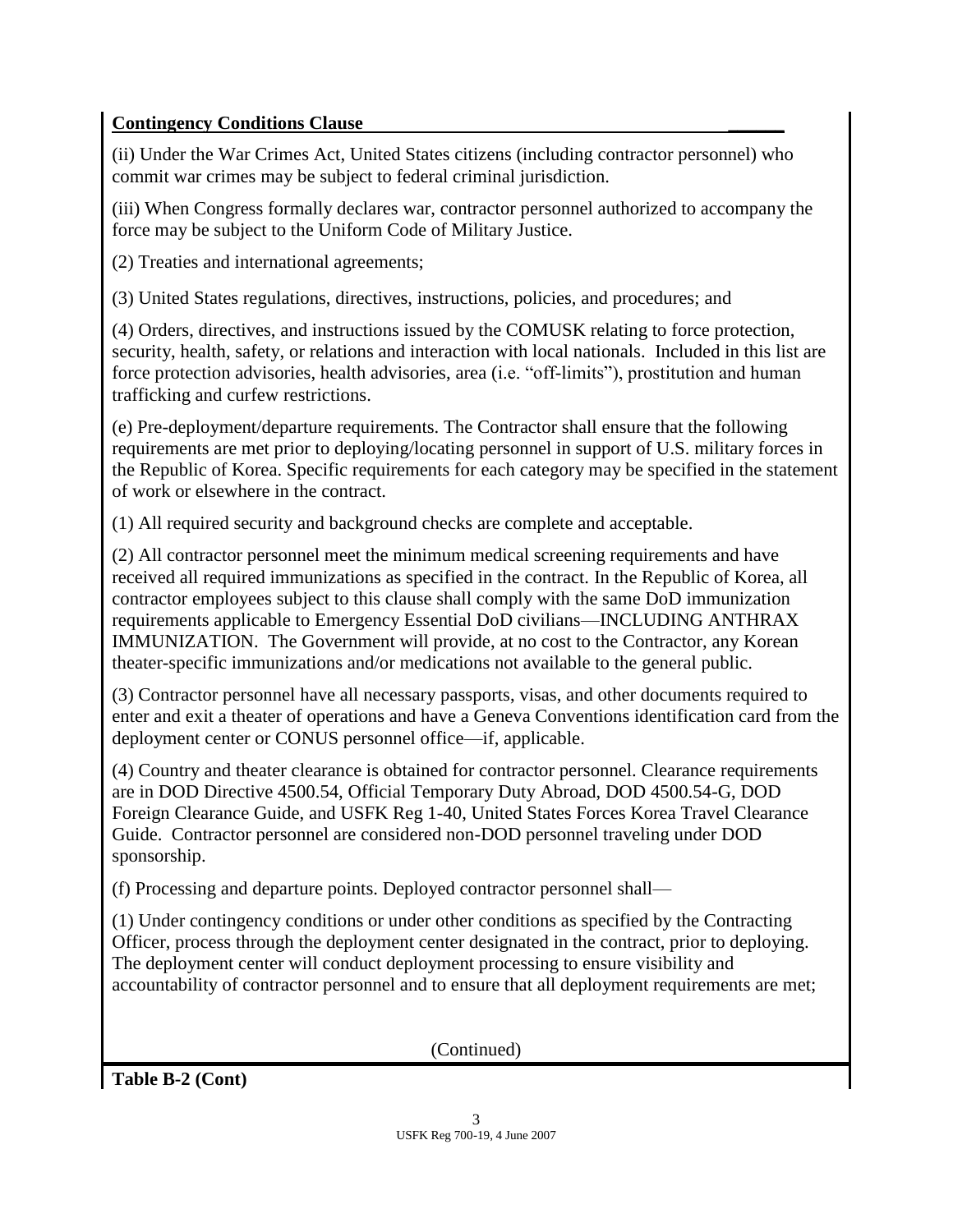## **Contingency Conditions Clause \_\_\_\_\_\_**

(2) Use the point of departure and transportation mode directed by the Contracting Officer; and

(3) If processing through a deployment center, process through a Joint Reception Center (JRC) upon arrival at the deployed location. The JRC will validate personnel accountability, ensure that specific theater of operations entrance requirements are met, and brief contractor personnel on theater-specific policies and procedures.

(g) Personnel data list.

(1) The Contractor shall establish and maintain with the designated Government official a current list of all contractor personnel that deploy with or otherwise provide support in the theater of operations to U.S. military forces as specified in paragraph (b)(1) of this clause. The Synchronized Predeployment and Operational Tracker (SPOT) is the designated automated system to use for this effort. This accountability requirement is separate and distinct from the personnel accountability requirement listed in the U.S–ROK SOFA's Invited Contractor/Technical Representative Program (as promulgated in USFK Regulation 700-19).

(2) The Contractor shall ensure that all employees on the list have a current DD Form 93, Record of Emergency Data Card, on file with both the Contractor and the designated Government official.

(h) Contractor personnel.

(1) The Contracting Officer may direct the Contractor, at its own expense, to remove and replace any contractor personnel who jeopardize or interfere with mission accomplishment or who fail to comply with or violate applicable requirements of this clause. Contractors shall replace designated personnel within 72 hours, or at the Contracting Officer's direction. Such action may be taken at the Government's discretion without prejudice to its rights under any other provision of this contract, including the Termination for Default clause.

(2) The Contractor shall have a plan on file showing how the Contractor would replace employees who are unavailable for deployment or who need to be replaced during deployment. The Contractor shall keep this plan current and shall provide a copy to the Contracting Officer and USFK Sponsoring Agency (see USFK Reg 700-19) upon request. The plan shall—

(i) Identify all personnel who are subject to U.S. or Republic of Korea military mobilization;

(ii) Identify any exemptions thereto;

(iii) Detail how the position would be filled if the individual were mobilized; and

(iv) Identify all personnel who occupy a position that the Contracting Officer has designated as mission essential.

(i) Military clothing and protective equipment.

(Continued)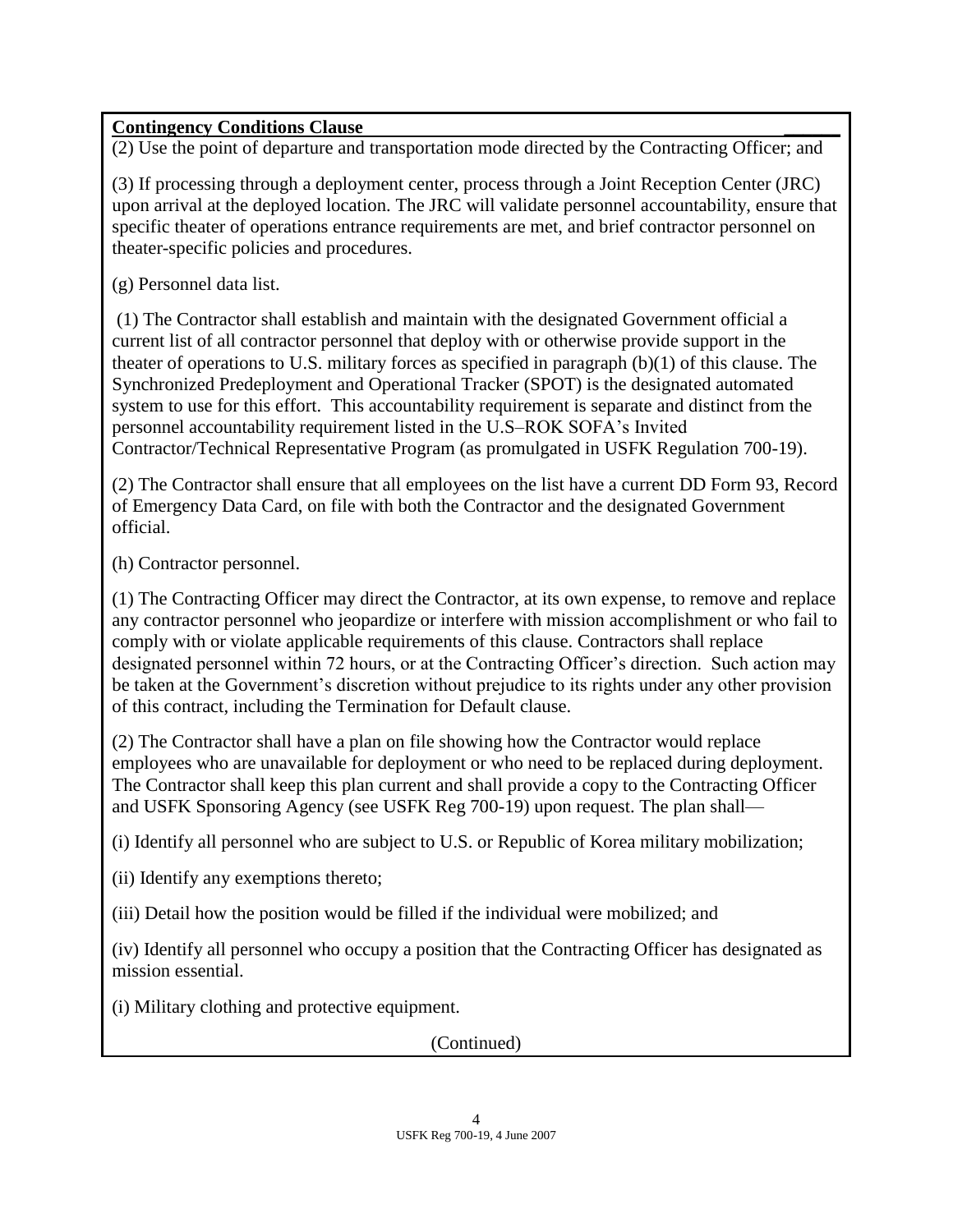#### **Table B-2 (Cont) Contingency Conditions Clause \_\_\_\_\_\_**

(1) Contractor personnel supporting a force deployed outside the United States as specified in paragraph (b)(1) of this clause are prohibited from wearing military clothing unless specifically authorized in writing by the COMUSK. If authorized to wear military clothing, contractor personnel must wear distinctive patches, arm bands, nametags, or headgear, in order to be distinguishable from military personnel, consistent with force protection measures and the Geneva Conventions.

(2) Contractor personnel may wear military-unique organizational clothing and individual equipment (OCIE) required for safety and security, such as ballistic, nuclear, biological, or chemical protective clothing.

(3) The deployment center, the Combatant Commander, or the Sponsoring Agency shall issue OCIE and shall provide training, if necessary, to ensure the safety and security of contractor personnel.

(4) The Contractor shall ensure that all issued OCIE is returned to the point of issue, unless otherwise directed by the Contracting Officer.

(j) Weapons.

(1) If the Contractor requests that its personnel performing in the theater of operations be authorized to carry weapons, the request shall be made through the Contracting Officer to the COMUSK. The COMUSK will determine whether to authorize in-theater contractor personnel to carry weapons and what weapons will be allowed.

(2) The Contractor shall ensure that its personnel who are authorized to carry weapons—

(i) Are adequately trained;

(ii) Are not barred from possession of a firearm by 18 U.S.C. 922; and

(iii) Adhere to all guidance and orders issued by the COMUSK regarding possession, use, safety, and accountability of weapons and ammunition.

(iv) The use of deadly force by persons subject to this clause shall be made only in self-defense, except:

(v) Persons subject to this clause who primarily provide private security are authorized to use deadly force only as defined in the terms and conditions of this contract in accordance with USFK regulations and policies (especially, USFK Regulation 190-50).

(vi) Liability for the use of any weapon by persons subject to this clause is solely the responsibility of the individual person and the contractor.

(3) Upon redeployment or revocation by the COMUSK of the Contractor's authorization to issue firearms, the Contractor shall ensure that all Government-issued weapons and unexpended ammunition are returned as directed by the Contracting Officer.

(Continued)